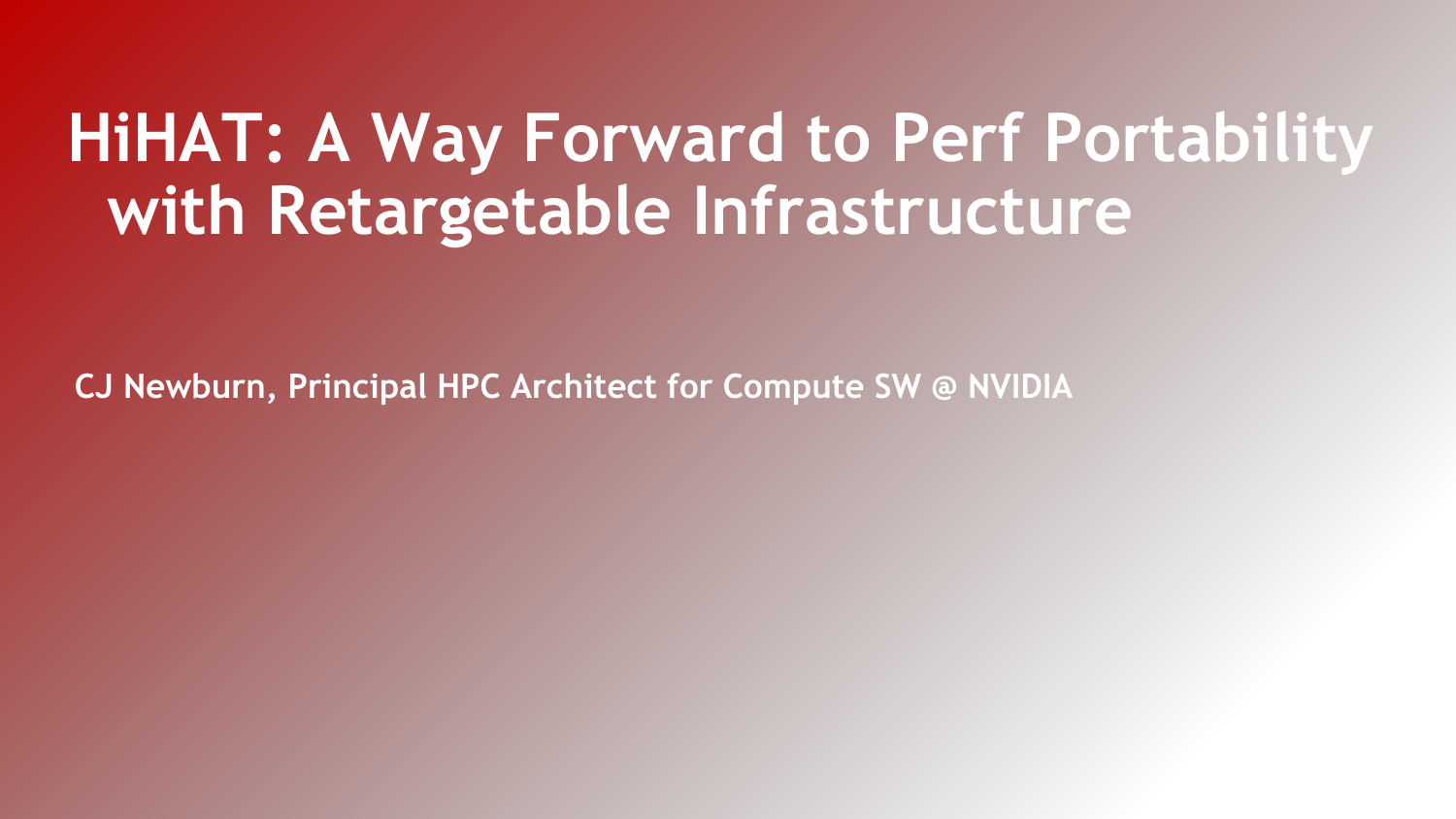## **OUTLINE**

- Perspective: performance portability
- Challenges: More heterogeneity in HW platforms, SW interfaces
- Solutions: Common retargetable infrastructure hierarchical hetero async tasking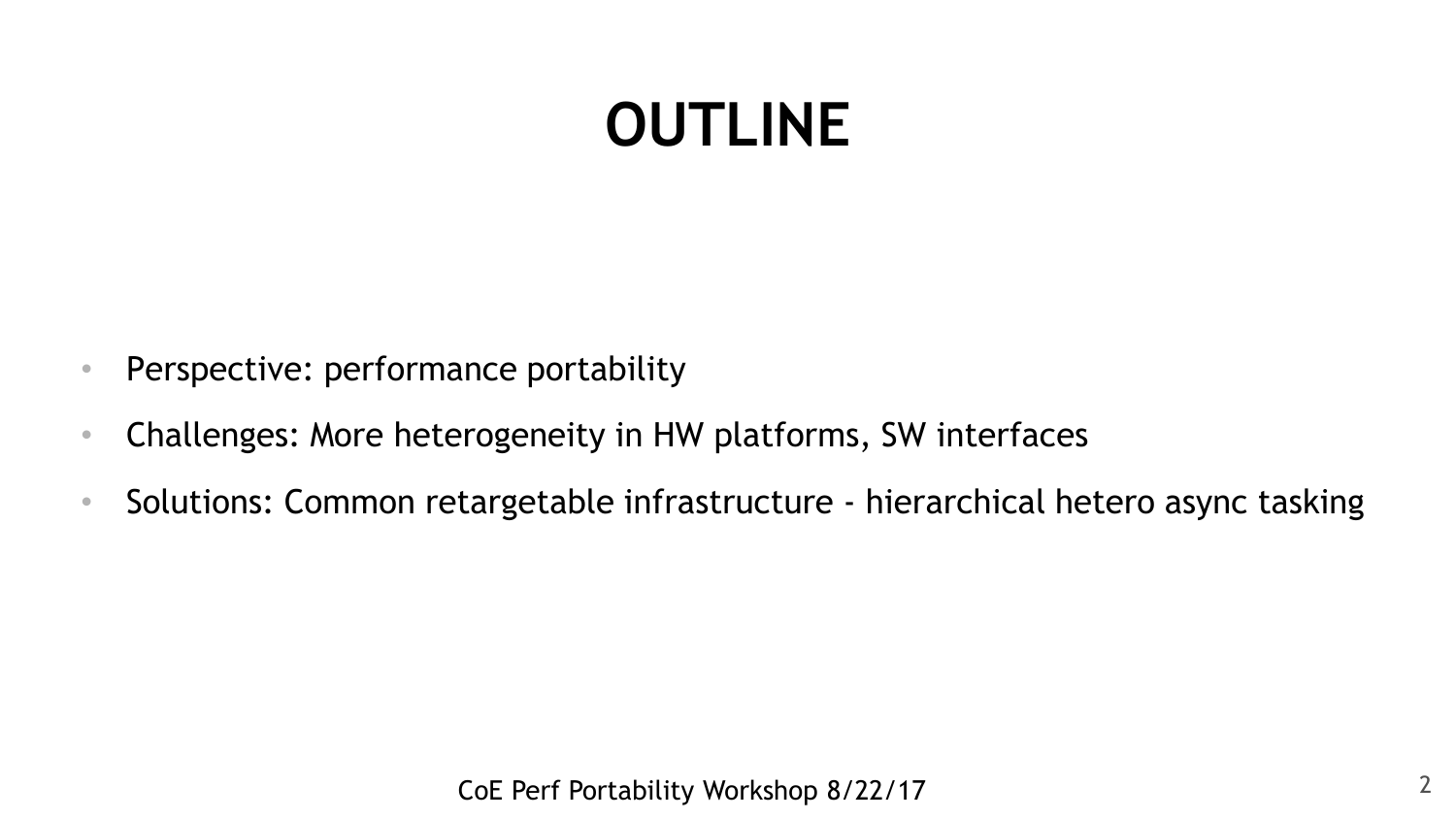# **HETEROGENEITY AND RETARGETABILITY**

- Heterogeneity within a platform
	- Increasing specialization
	- Host, accelerators; kinds, layers and locations of memory; interconnect
- Retargetability across platforms
	- One software architecture, many targets
	- And of course we want...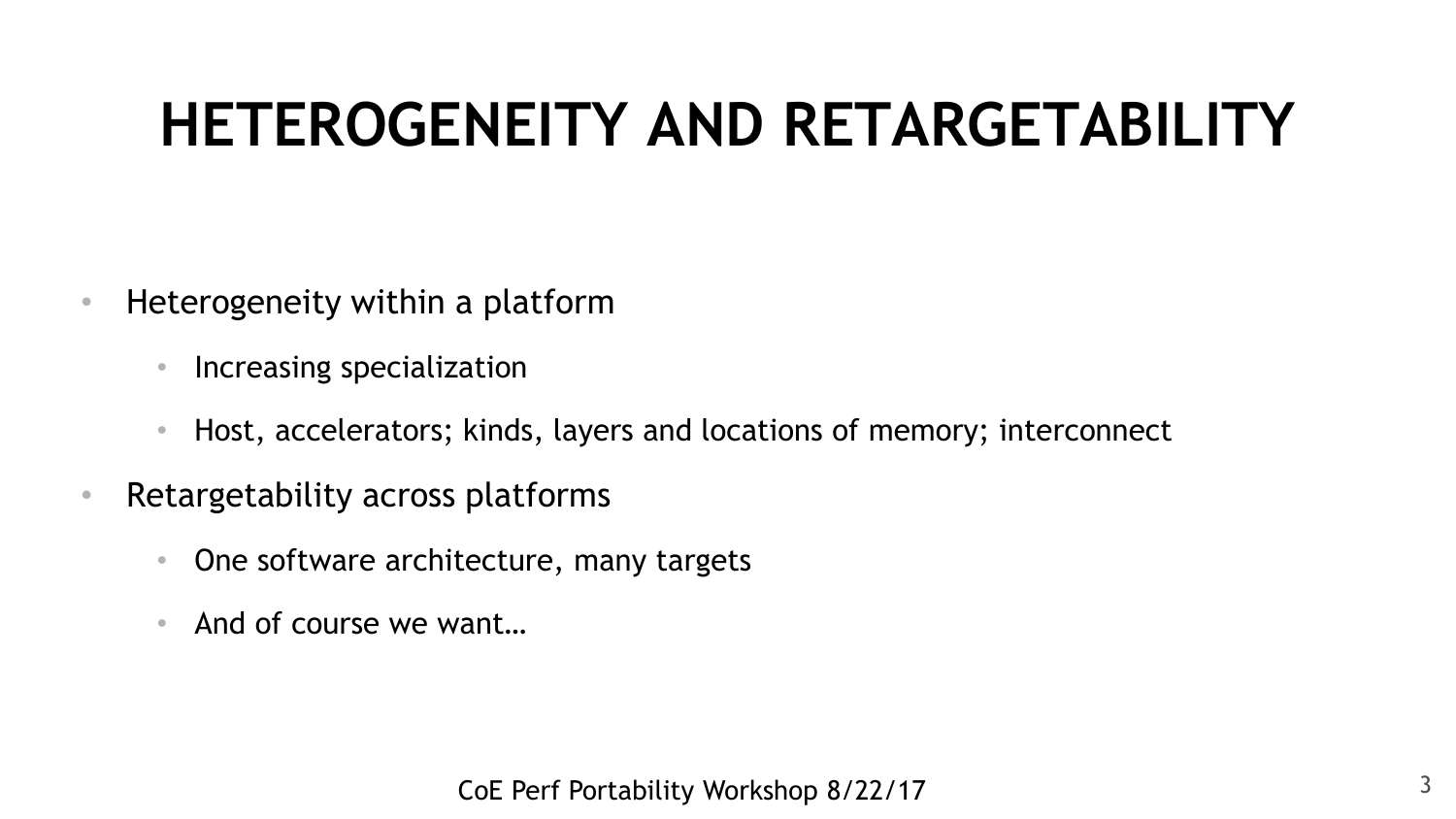### **PERFORMANCE PORTABILITY DEFINITION**

• "Same code" + different architectures  $\rightarrow$  efficient performance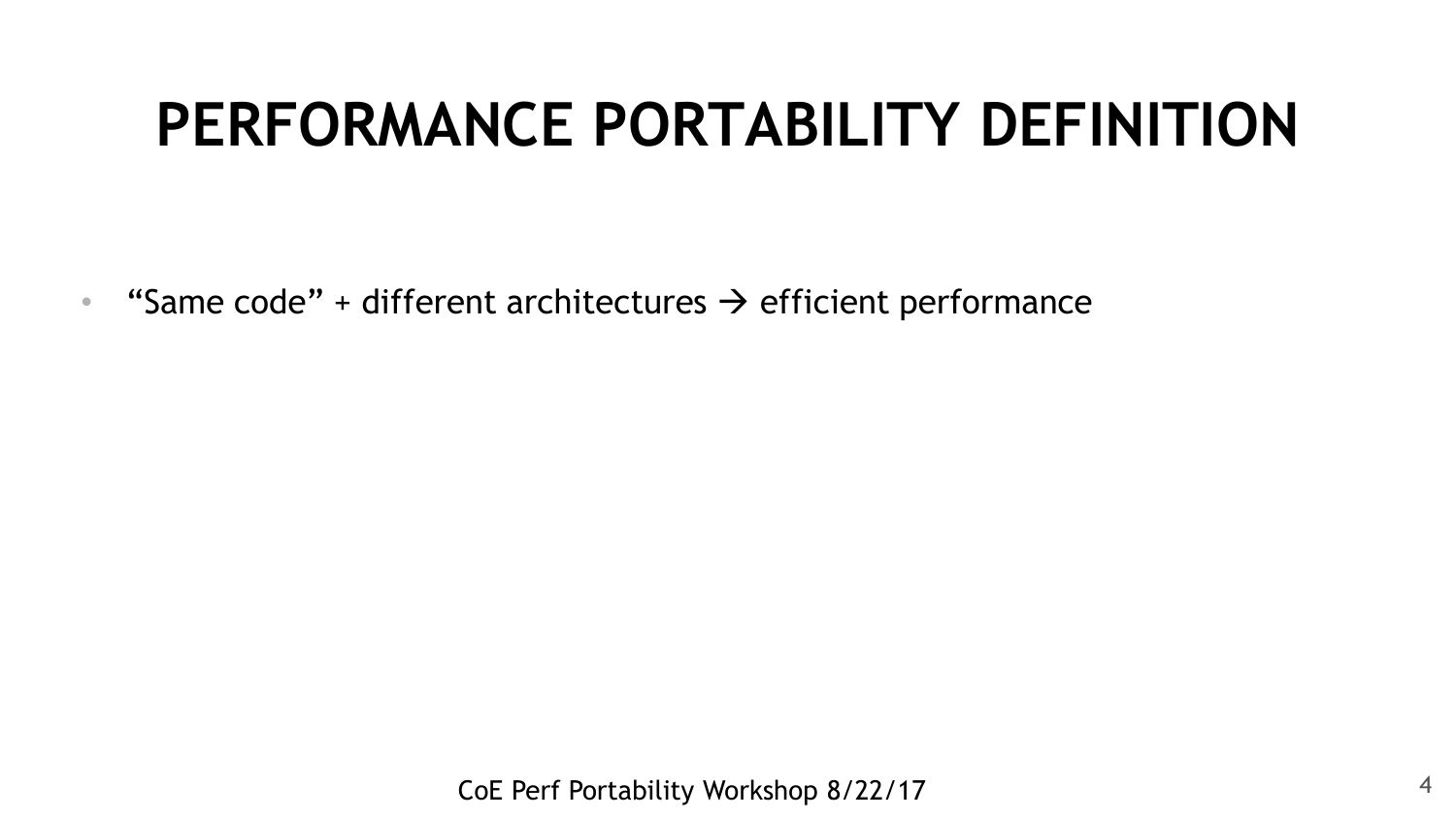## **PERFORMANCE PORTABILITY CONTRADICTIONS**

• "Same code" + different architectures  $\rightarrow$  efficient performance

- Contradictions first set
	- But I like my language! The other guy's language gives horrible performance!
	- But I need a special data layout for each target!
	- But I have a favorite user-level interface. Don't take that away from me!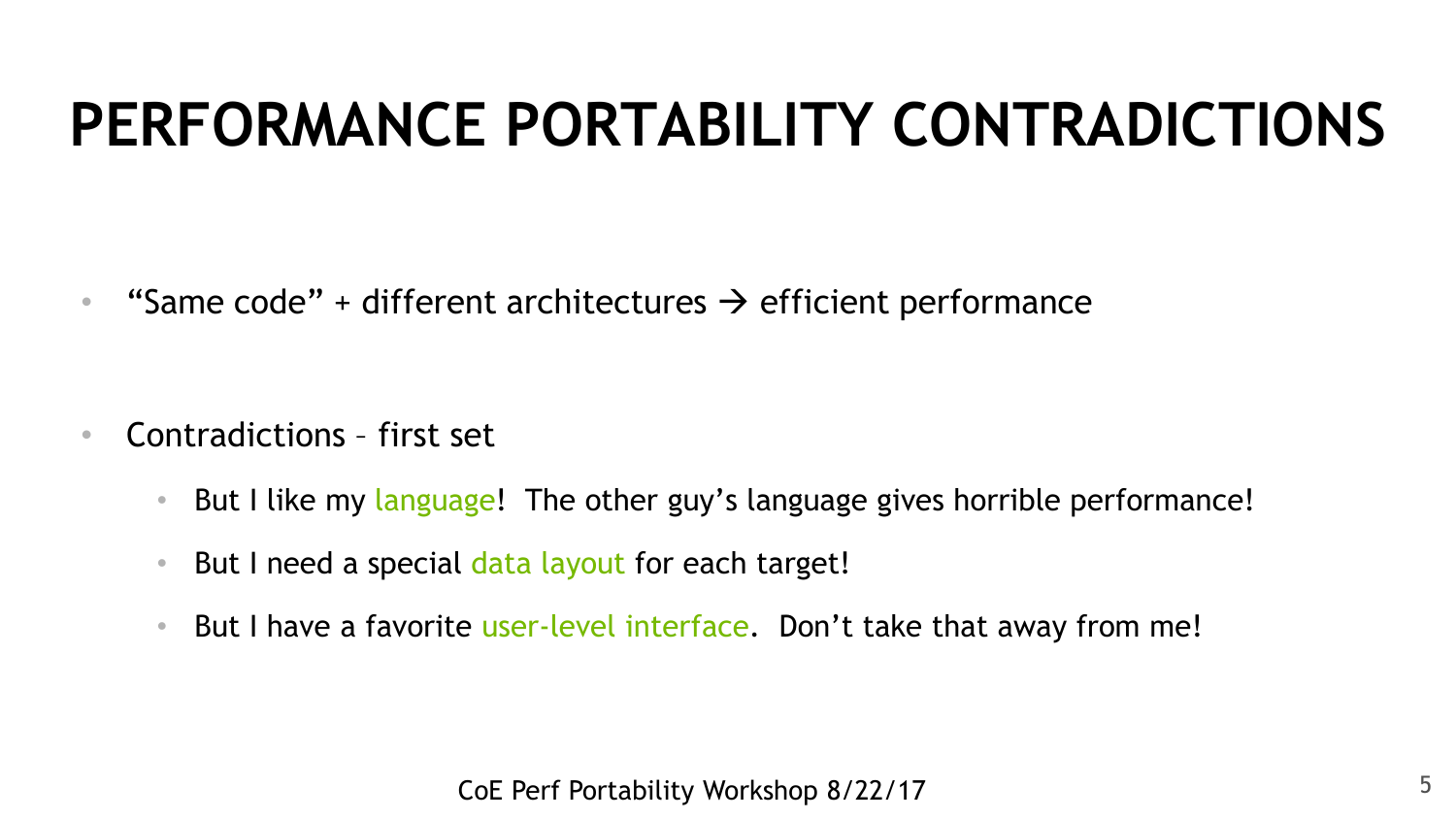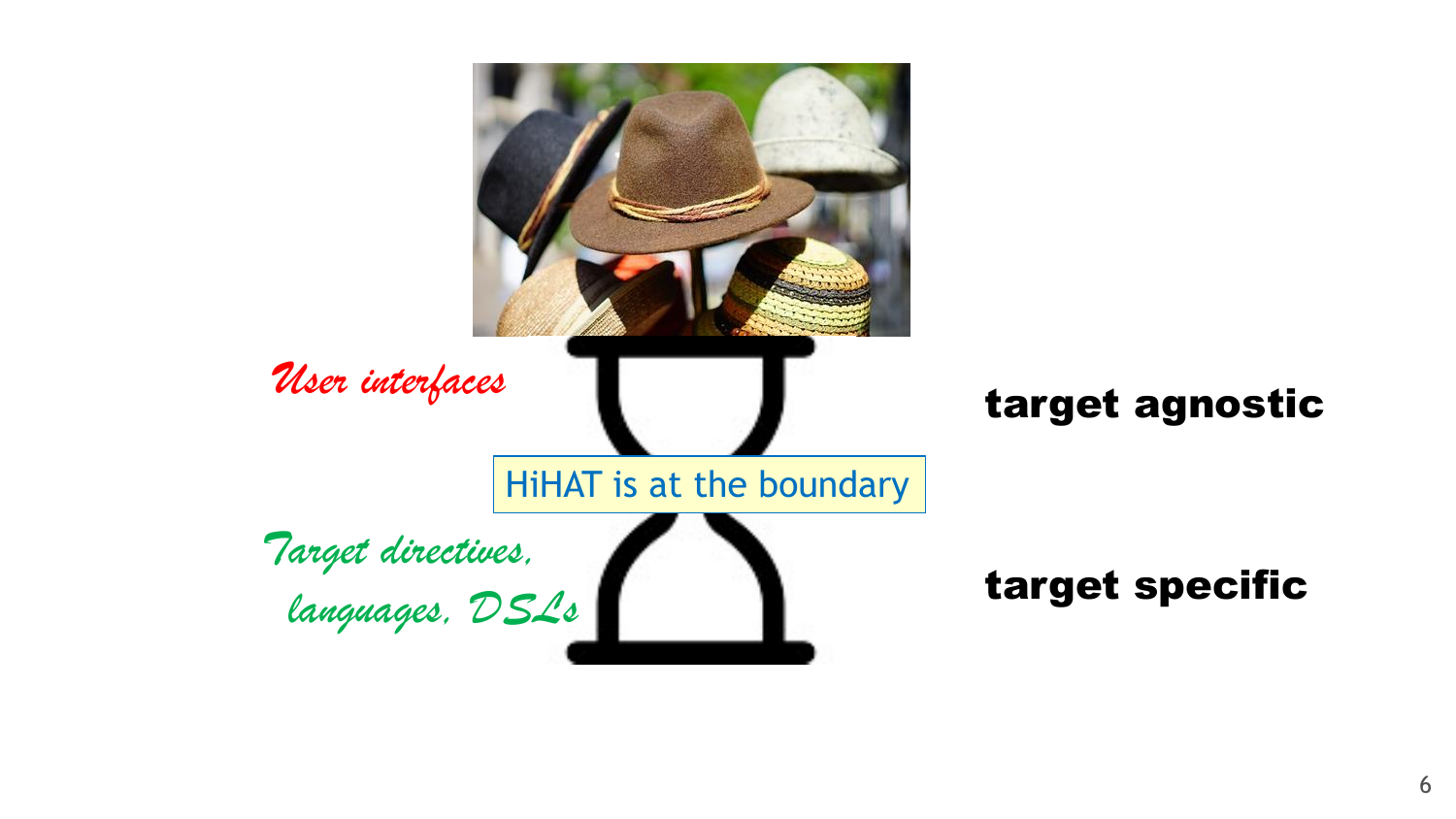### **PERFORMANCE PORTABILITY PARTIAL SOLUTIONS**

• "Same code" + different architectures  $\rightarrow$  efficient performance

- Potential solutions first set
	- Language: Target-specific task implementations where needed
	- Data layout: Task implementations tailored for data layout, scheduler can choose to relayout data off of the critical path
	- User-level interface: Layer client user-facing runtimes on top of retargetable interface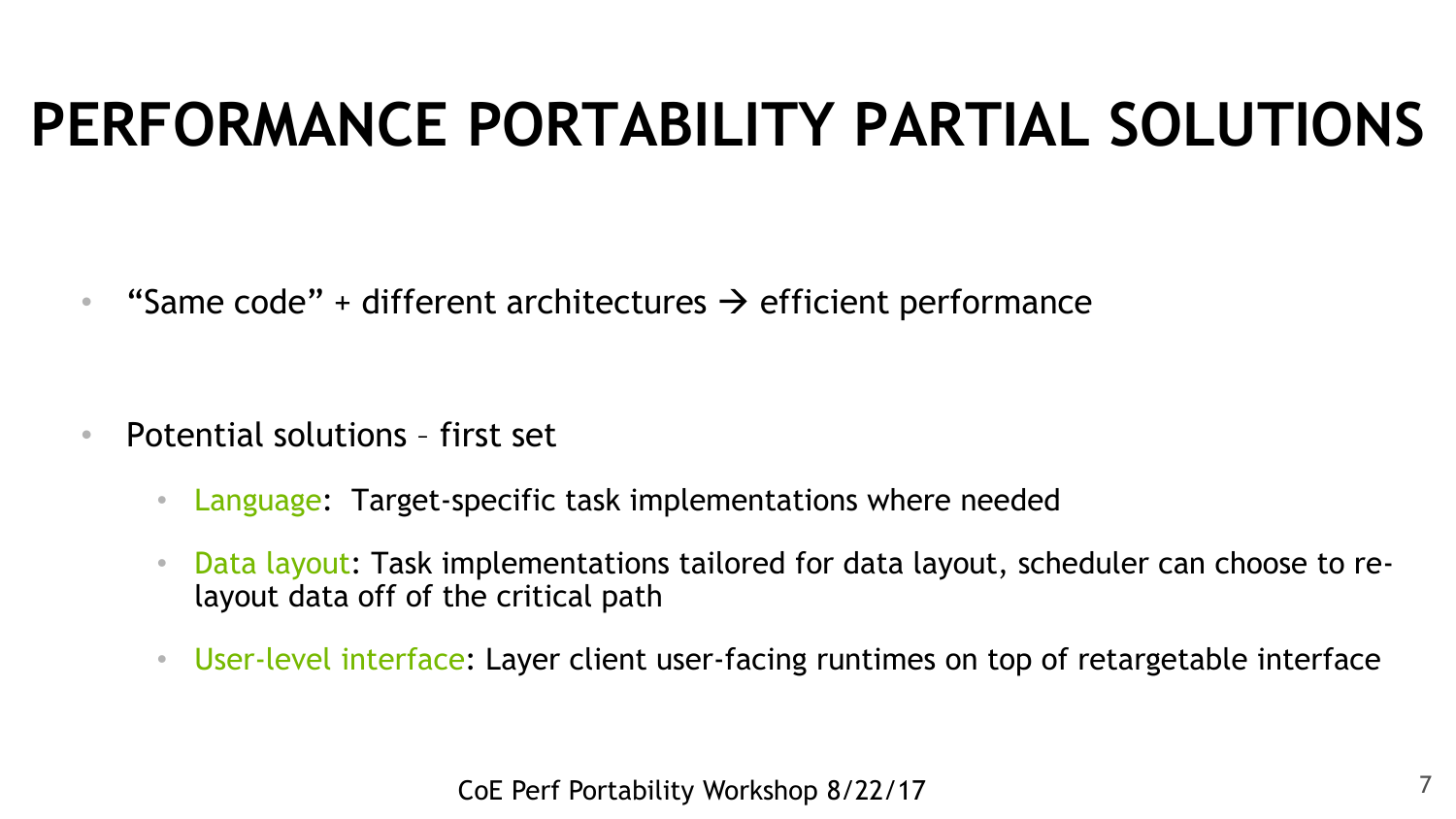• Task: High-level language, with directives or DSL or even assembly instructions

CoE Perf Portability Workshop 8/22/17 8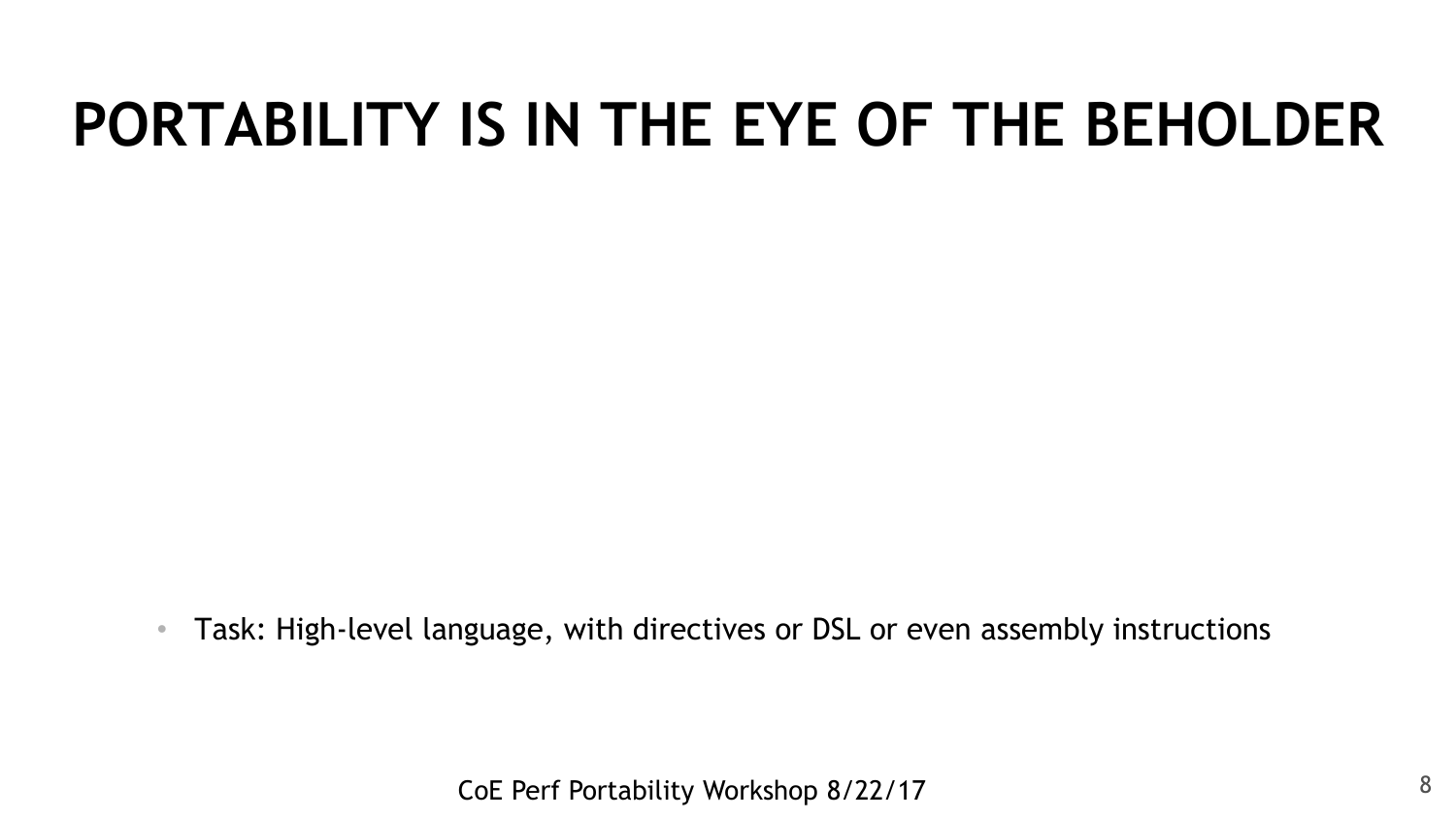- Pluggable implementations
	- Task: High-level language, with directives or DSL or even assembly instructions
	- Best way for a given platform: target-specific APIs and implementations

CoE Perf Portability Workshop 8/22/17 9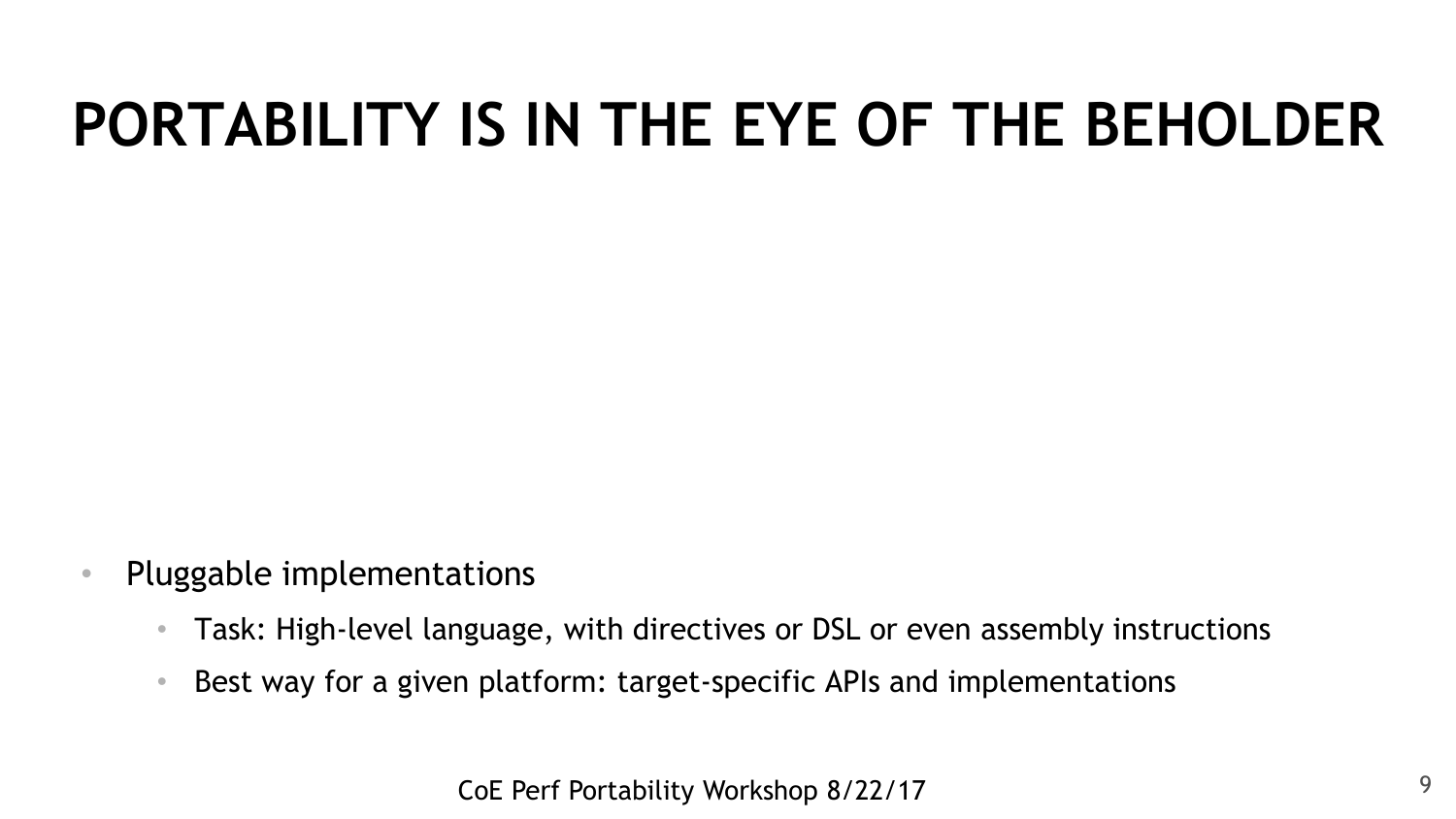- Sequence of target-agnostic primitives
	- Invoke, manage data, move data, coordinate, enumerate
- Pluggable implementations
	- Task: High-level language, with directives or DSL or even assembly instructions
	- Best way for a given platform: target-specific APIs and implementations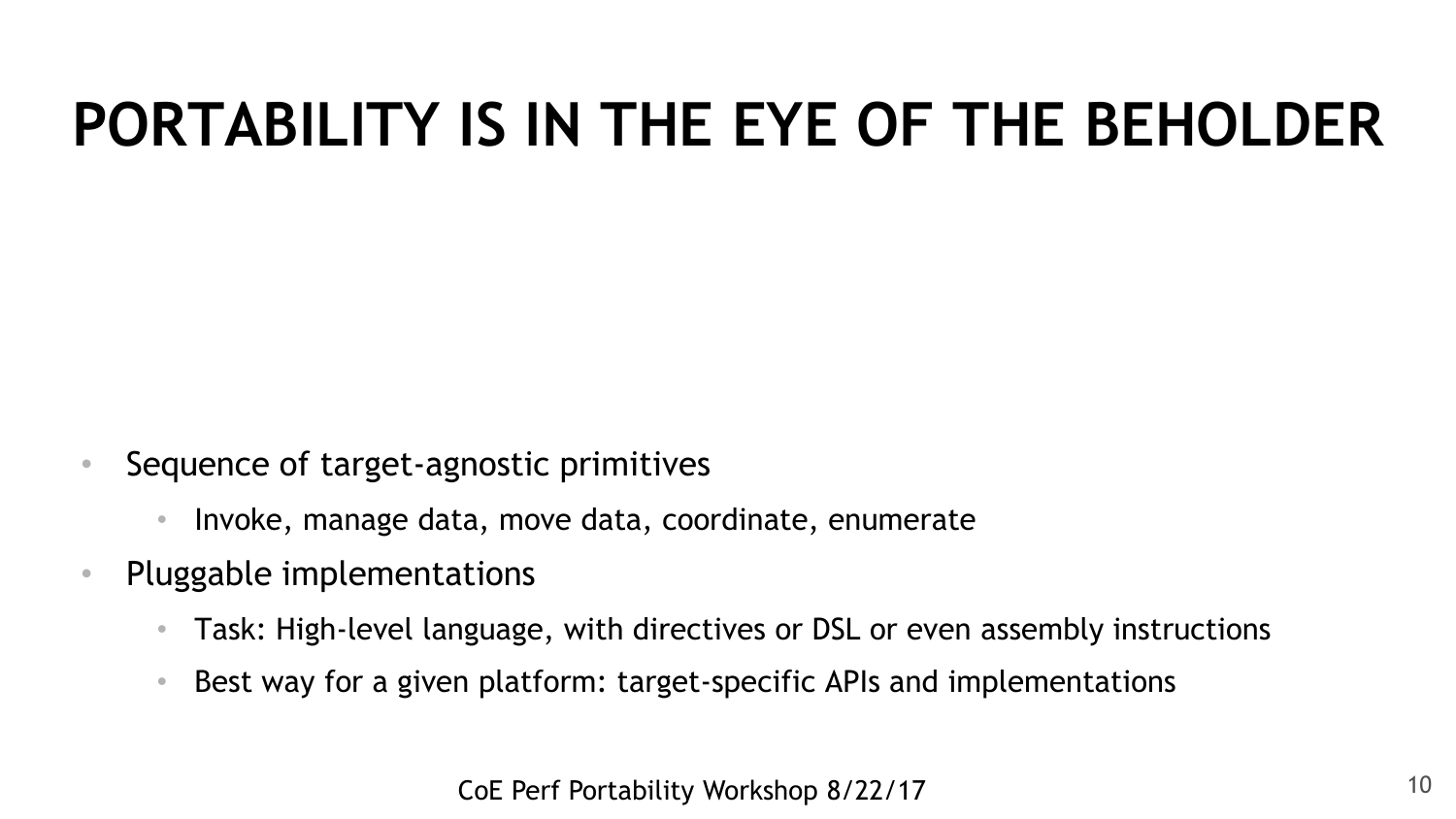- Scheduler binding and ordering, based on cost model
	- Select target, implementation, layout, add actions as needed
	- Invoke primitives where and when most appropriate
- Sequence of target-agnostic primitives
	- Invoke, manage data, move data, coordinate, enumerate
- Pluggable implementations
	- Task: High-level language, with directives or DSL or even assembly instructions
	- Best way for a given platform: target-specific APIs and implementations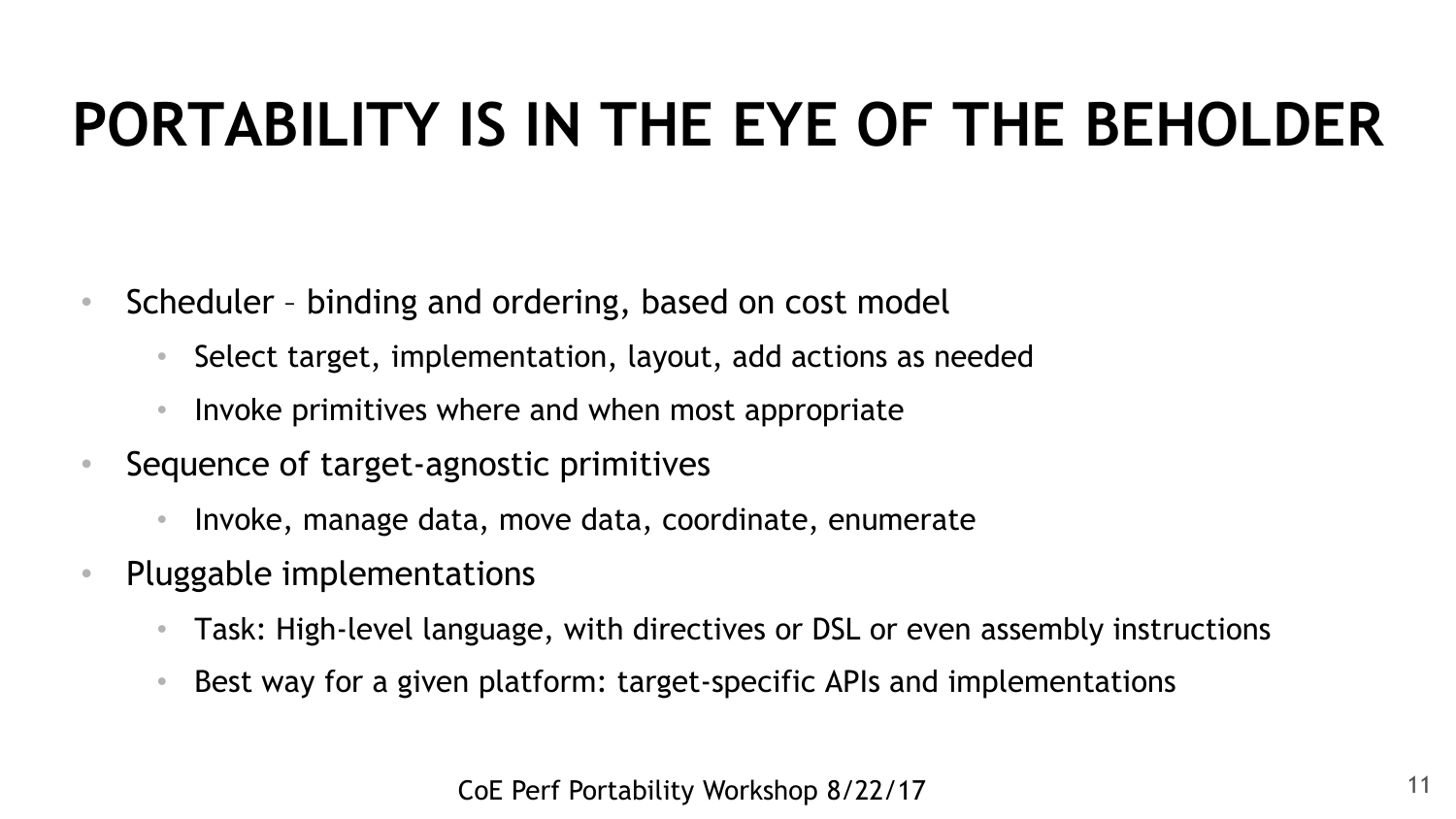# **COMMON RETARGETABLE SW ARCHITECTURE**

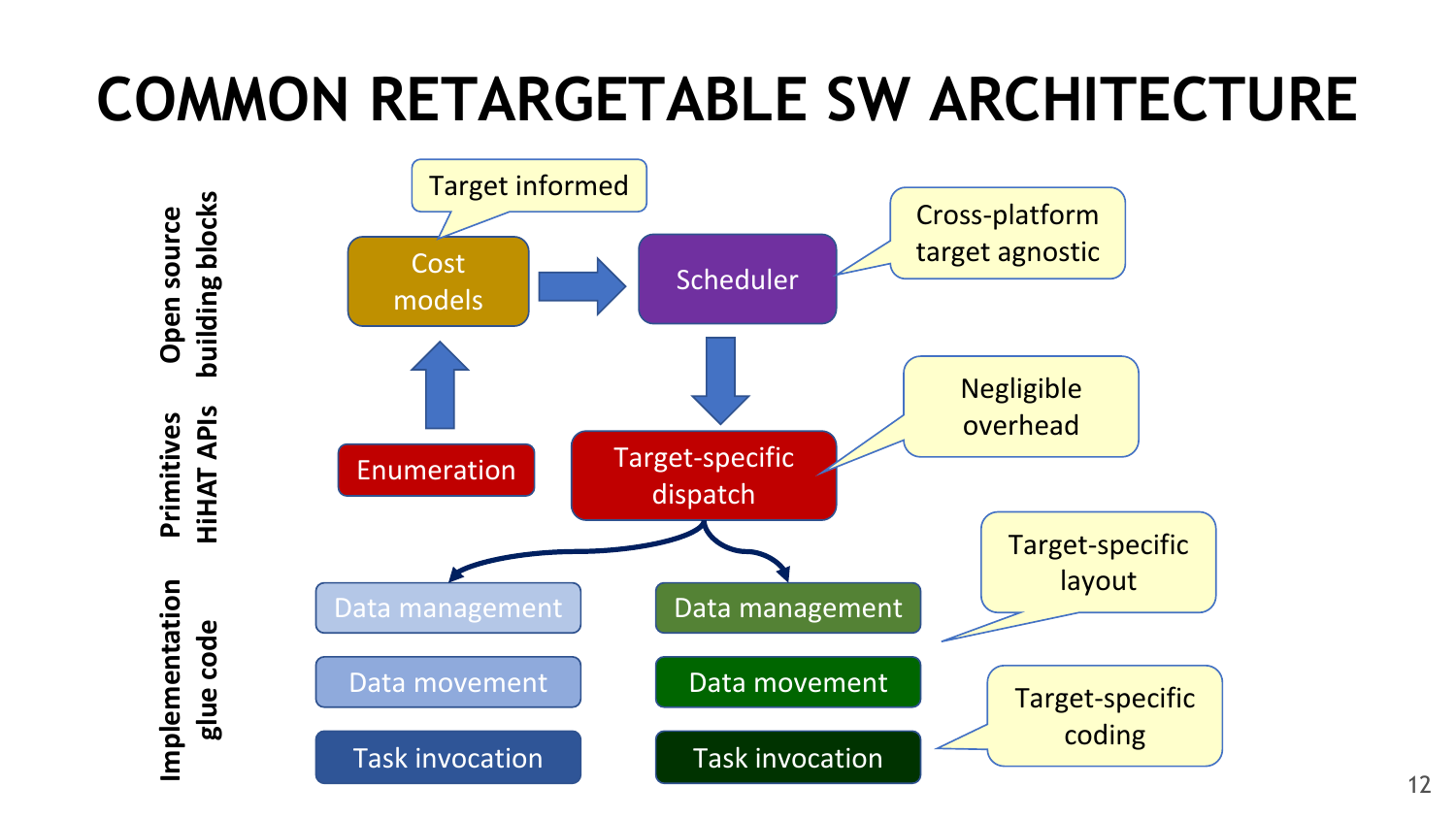# **MOTIVATIONS FOR A SCHEDULER**

- Lack of predictability
	- Where data comes from, in memory hierarchy or across network
	- When computation will finish: complex algorithms, load imbalance, DVFS
- Growing complexity
	- Too many factors at play to settle on a single portable static scheduler
	- Too much diversity in increasingly-heterogeneous platforms
- Going asynchronous
	- Break out of bulk synchronous, move to point-point
	- Dynamic management of resources

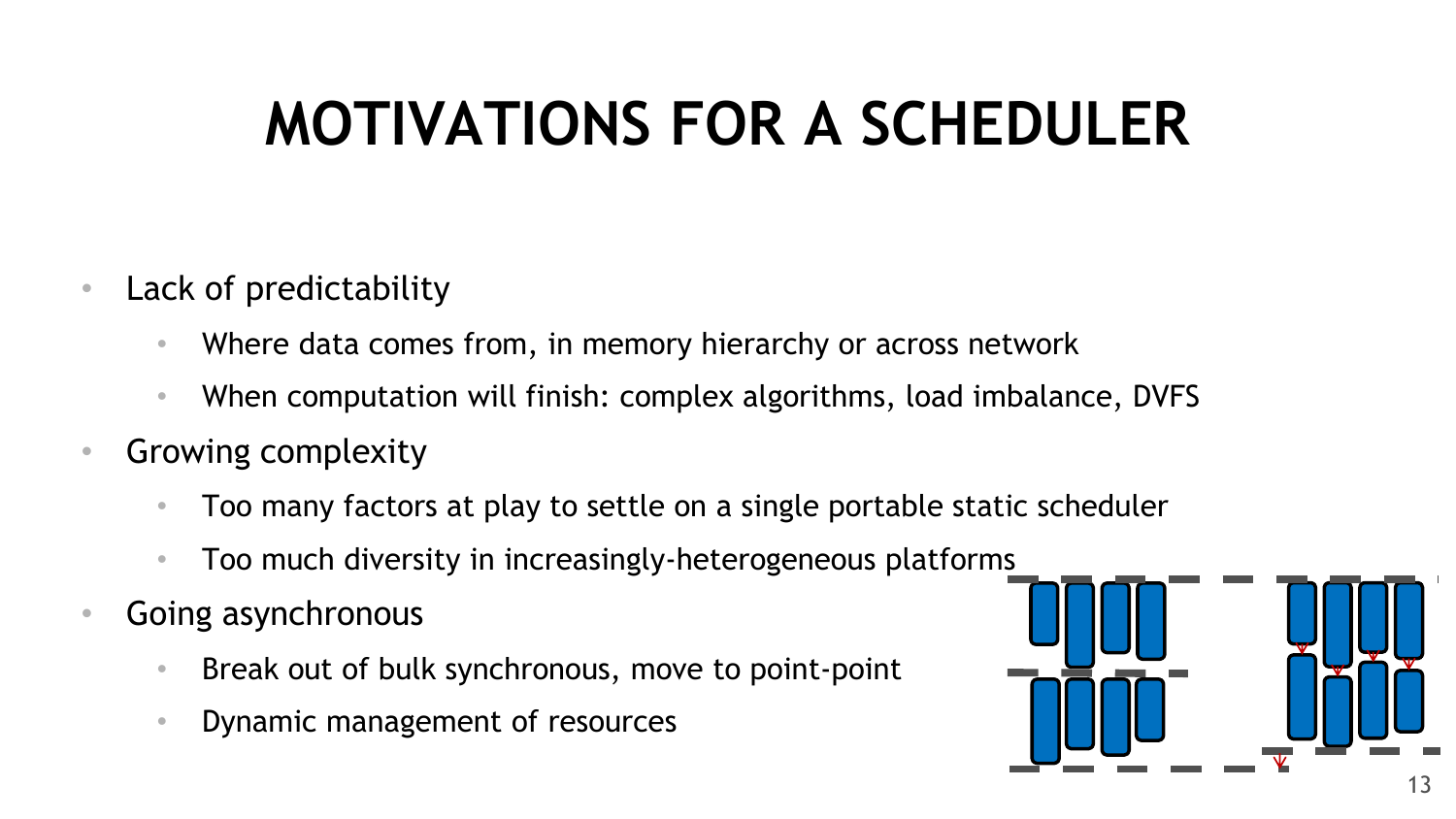# **PROVIDING ACCESS TO PERFORMANCE**

Meeting our customers where they are, offering a path forward



CoE Perf Portability Workshop 8/22/17 14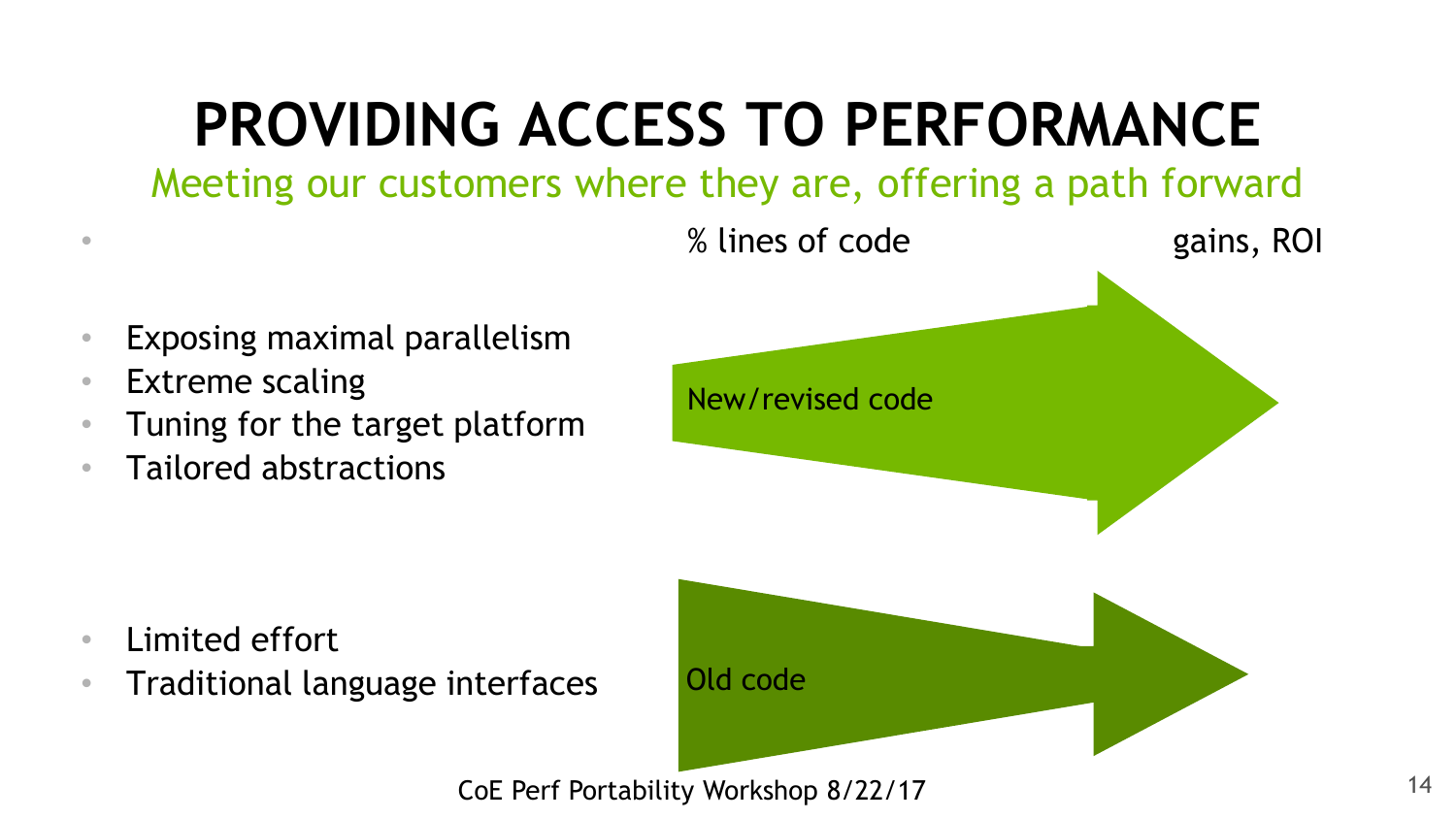#### **App developers code**

Applications and frameworks: compilers, runtime libraries, …



https://wiki.modelado.org/Heterogeneous\_Hierarchical\_Asynchronous\_Tasking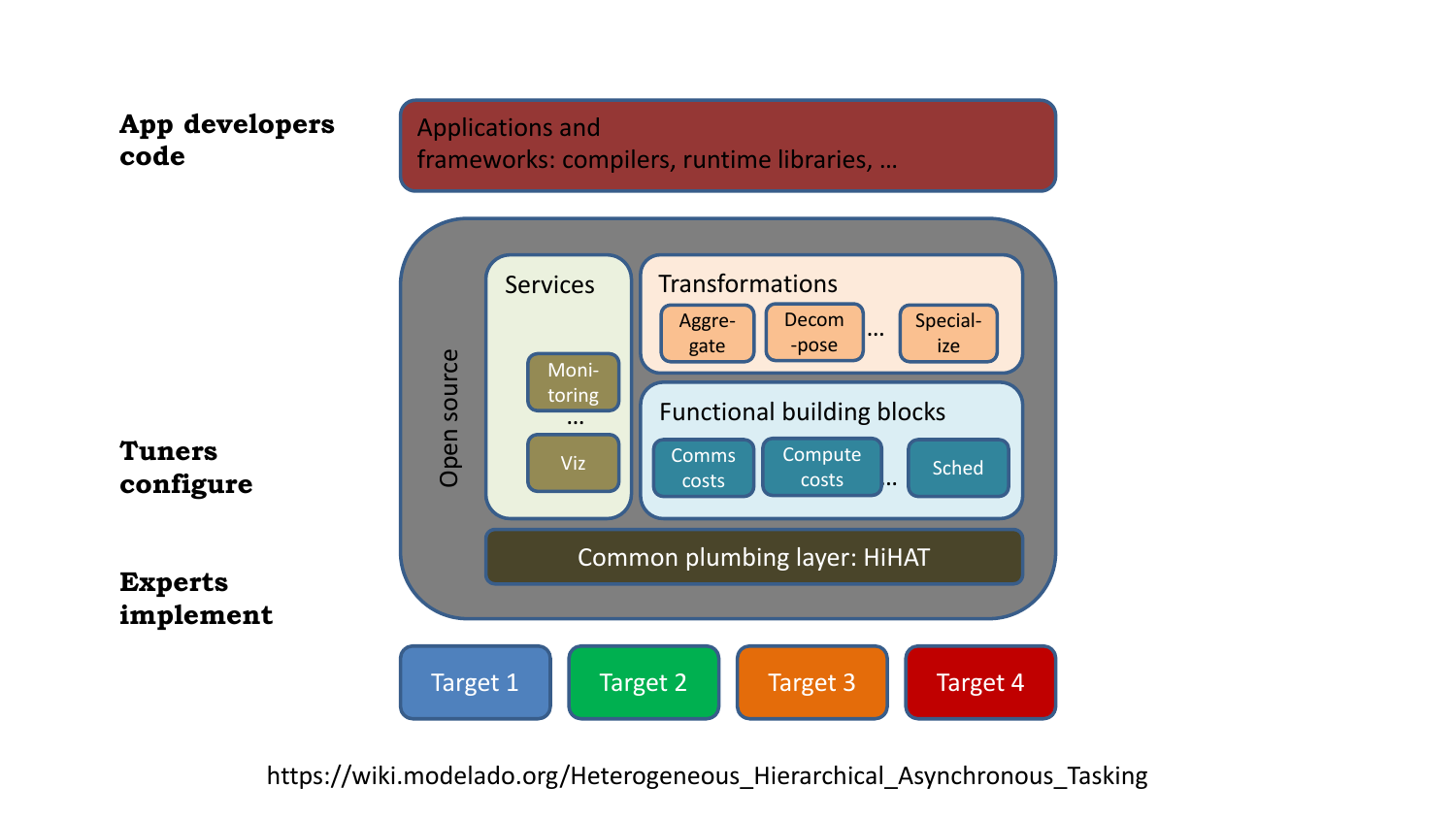### **HIHAT: APIS FOR RETARGETABILITY**

- Plug in target-specific implementations from below
- Implement data management, data movement, invocation, coordination, querying

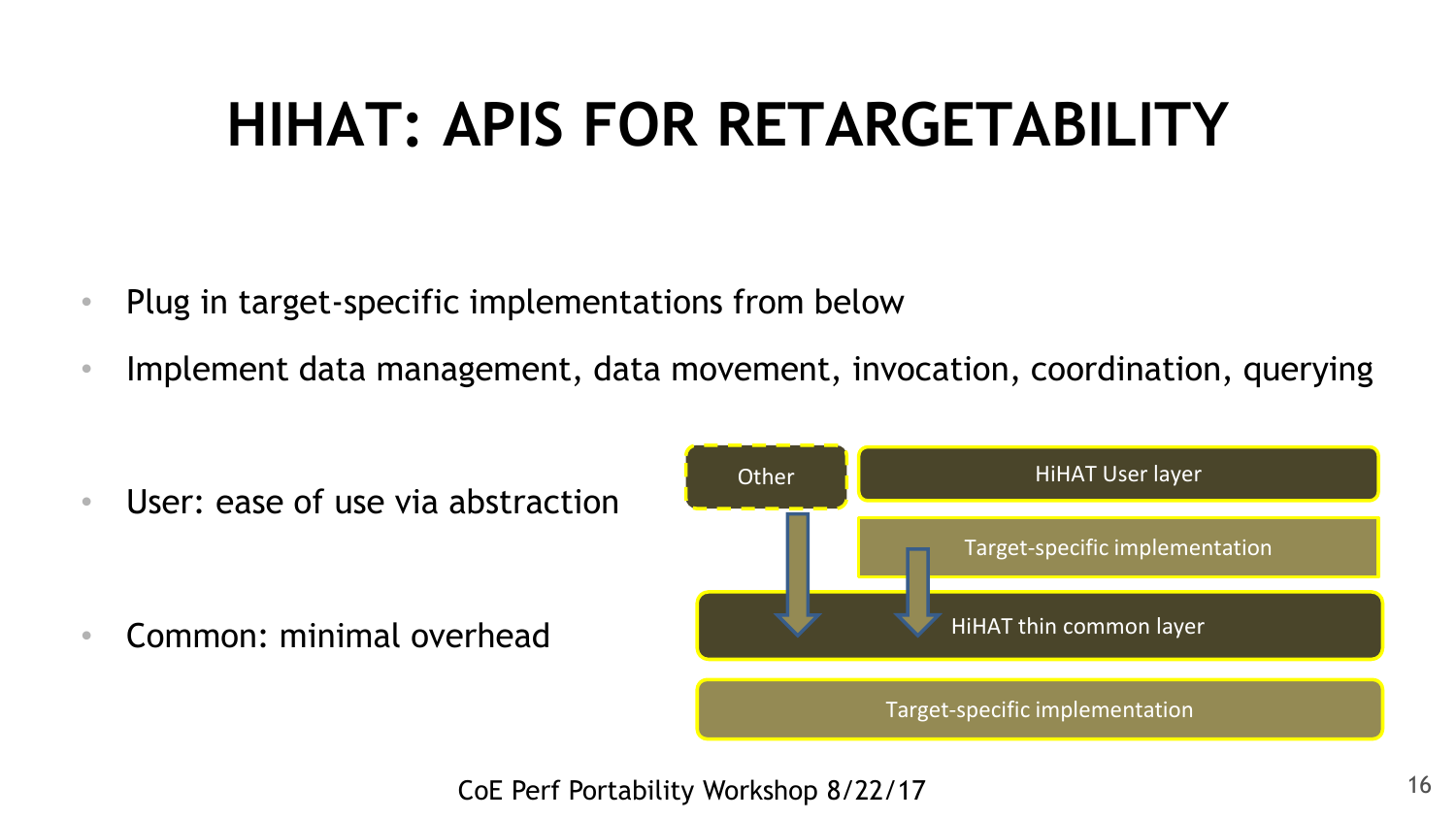# **LANGUAGE OR TASKING FRAMEWORKS**

Some part of each institution has expressed technical interest,

not necessarily business commitment.

- C++ (**CodePlay**, IBM) Michael Wong
- Chapel (**Cray**), Brad Chamerlain
- Charm++ (**UIUC**) Ronak Buch, (**Charmworks**) Phil Miller
- Darma (**Sandia**) Janine Bennett
- Exa-Tensor (**ORNL**) Wayne Joubert
- Gridtools (**CSCS**, Titech) Mauro Bianco
- HAGGLE (**PNNL/HIVE**) Antonino Tomeo
- Kokkos, Task-DAG (**SNL**) Carter Edwards
- Legion (**Stanford/NV**) Mike Bauer
- OmpSs (BSC) Jesus Labarta
- Realm (**Stanford/NV**) Sean Treichler
- OCR (**Intel**, **Rice**, GA Tech) Vincent Cave
- PaRSEC (**UTK**) George Bosilca
- Raja (**LLNL**) Rich Hornung
- Rambutan, UPC++ (LBL) Cy Chan
- R-Stream **(Reservoir Labs)** Rich Lethin
- StarPU (**INRIA**) Samuel Thibault
- SyCL (**CodePlay**) Michael Wong
- SWIFT (**Durham**) Matthieu Schaller
- TensorRT (**NVIDIA**) Dilip Sequeira
- VMD (**UIUC**) John Stone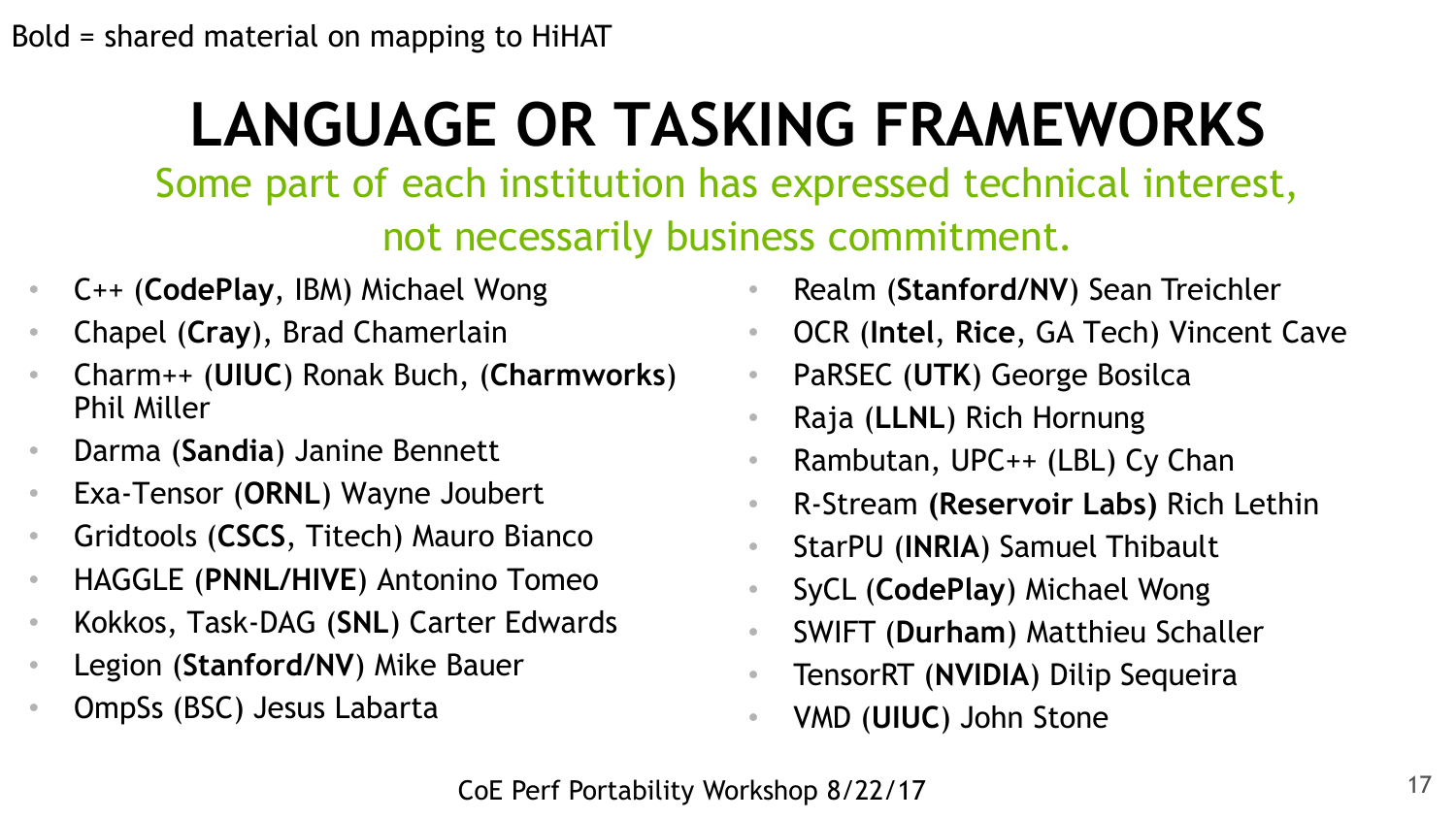### **TABULATED RESULTS**

Strong interest, modestly amenable; progress; next

| <b>Type of functionality</b>                                            | Level of<br>interest |                | Amenability<br>to<br>refactoring |                |                |  |
|-------------------------------------------------------------------------|----------------------|----------------|----------------------------------|----------------|----------------|--|
|                                                                         | H                    | M              | L                                | H              | M              |  |
| Data movement - target-optimized copies, DMA, networking                |                      | $\mathbf 1$    | $\mathbf 1$                      | $\overline{7}$ | 5              |  |
| Data management - kinds and layers of memory, specialized pools         | 11                   | $\overline{4}$ | $\mathbf{Z}$                     | $\overline{7}$ | $\overline{4}$ |  |
| Coordination - completion events, locks, queues, collectives, iteration |                      | 8              | $\overline{0}$                   | 6              | 5              |  |
| Compute - local or remote invocation                                    |                      | $\overline{3}$ | $\overline{4}$                   | $\overline{4}$ | 5              |  |
| Enumeration - kinds/# of resources, topologies                          |                      | 5              | $\mathbf{1}$                     | $\overline{4}$ | $\overline{4}$ |  |
| Feedback - profiling, utilization                                       | 6                    | $\overline{7}$ | $\overline{2}$                   | $\overline{4}$ | 7              |  |
| Tools - tracing, callbacks, pausing, debugging                          |                      | 12             | $\overline{\phantom{a}}$         | $\overline{2}$ |                |  |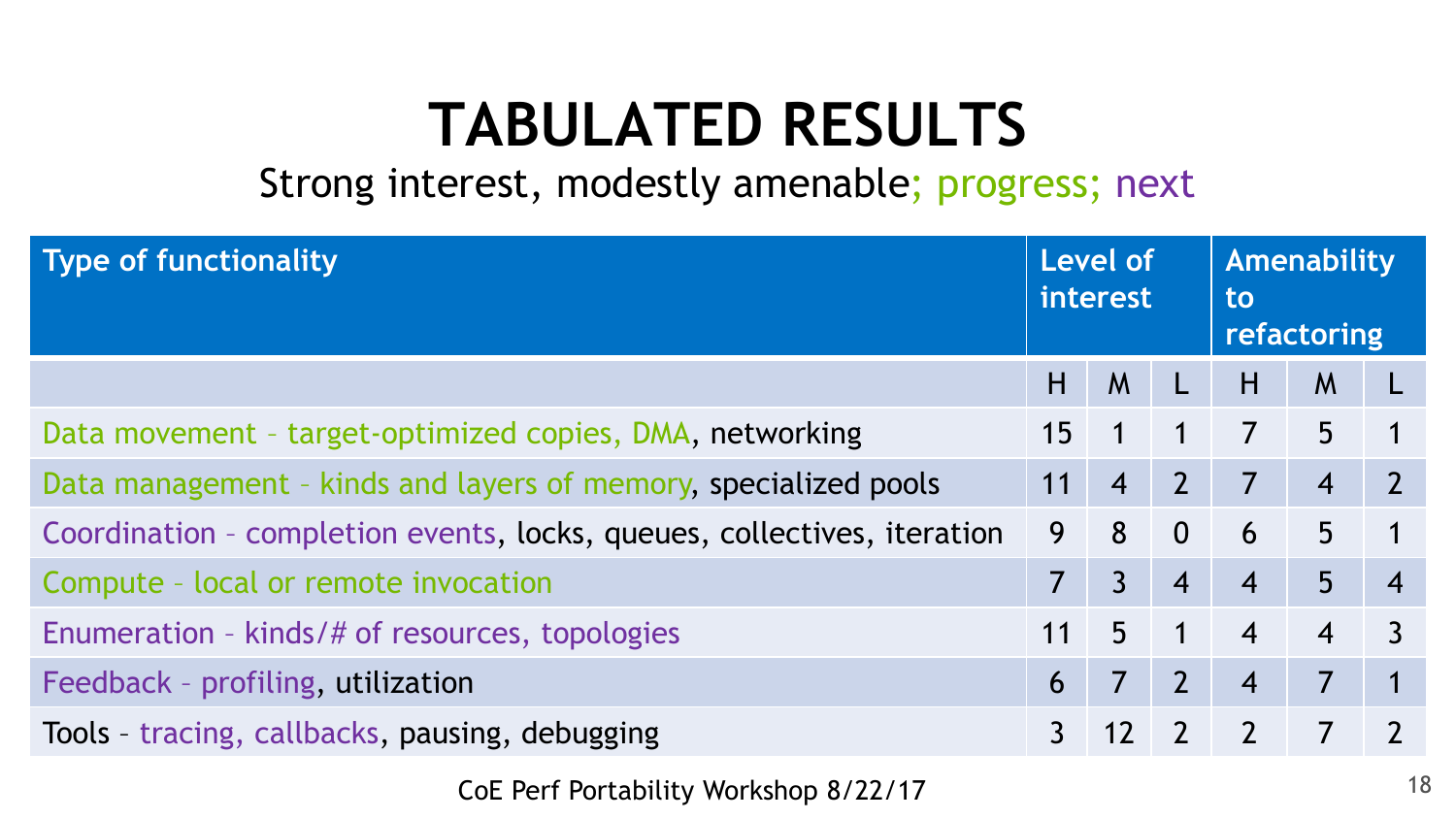# **ADOPTION**

- Meet requirements
	- Provisioning: C ABI, library, interoperable, profiling
	- Performance: enables access to perf features, low overhead  $\rightarrow$  supports fine granularity
	- Incremental, easy on ramp
- Open architecture
	- Be a provider for tasking and language runtimes and frameworks
	- Plug in implementations from below, from vendors or third parties
	- Share building blocks, e.g. cost models, schedulers
- Easiest and best solution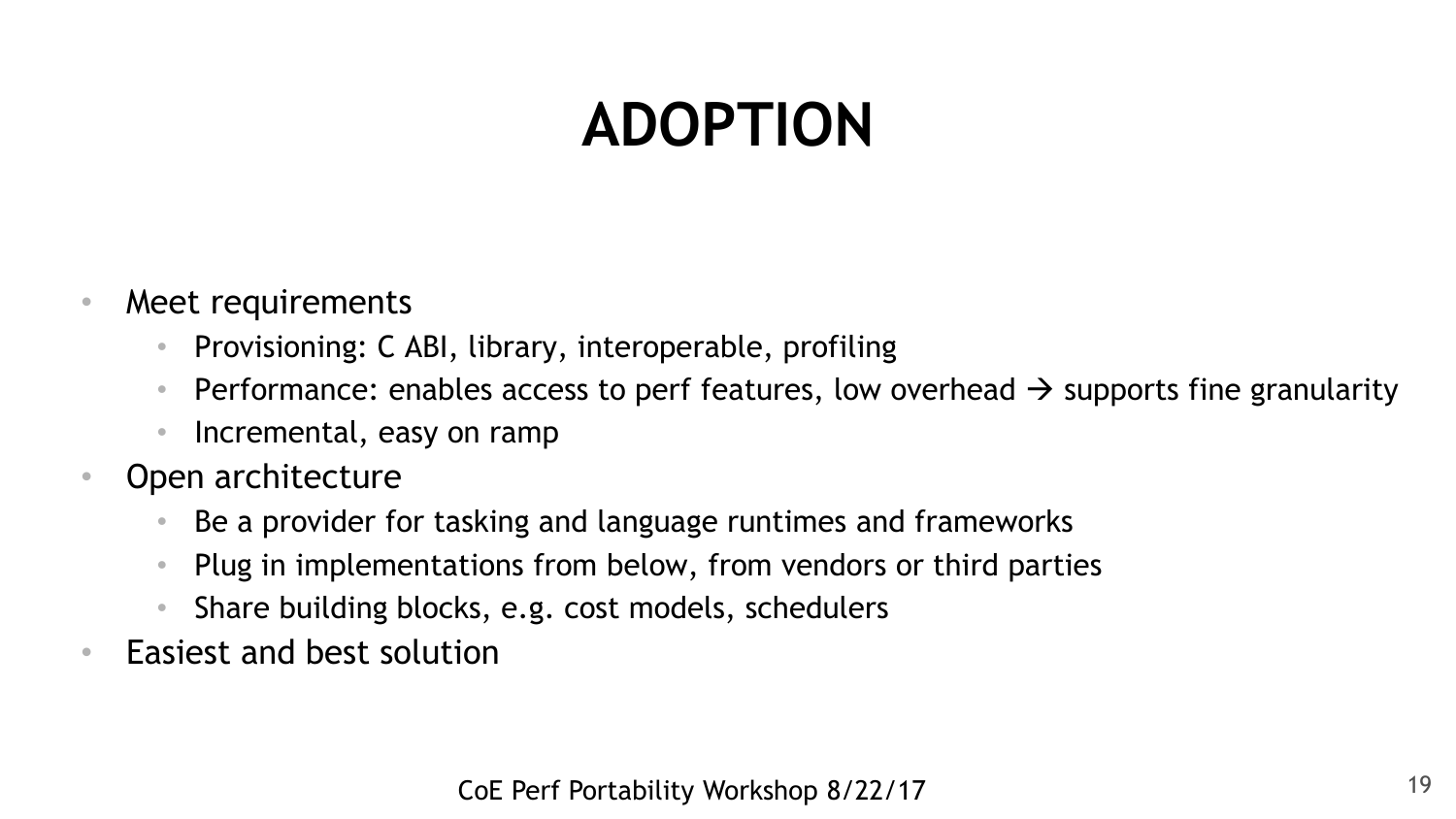### **SO MANY FRAMEWORKS, SO LITTLE TIME**



CoE Perf Portability Workshop 8/22/17 20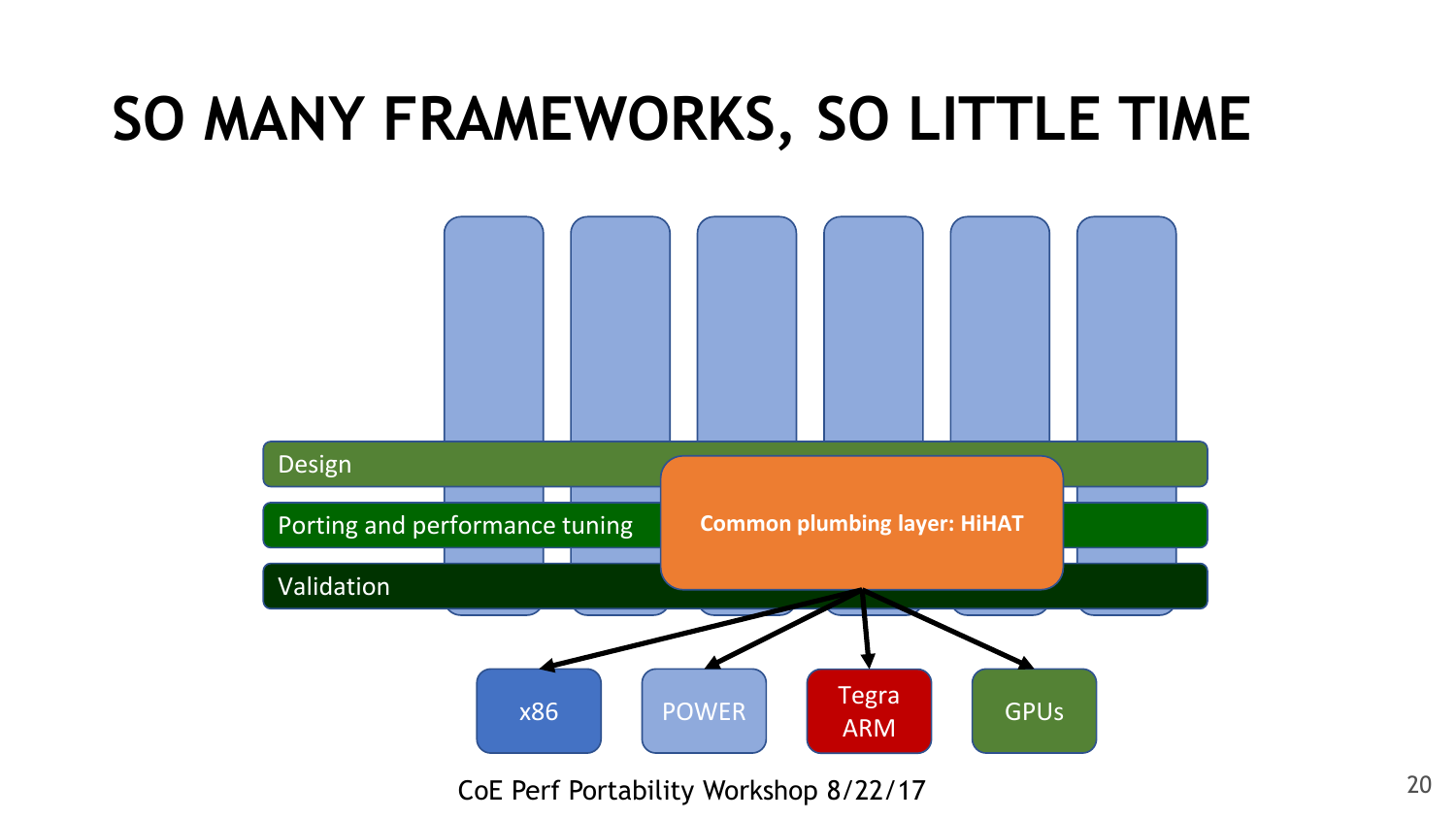# **PROTOTYPE INFRASTRUCTURE CAPABILITIES**

### The basics are already working

- Current test platform: 2 CPU sockets + 2 GPUs in one node
- Data movement
	- User Layer: <dst, src, size> using logical handles for addressing
	- Common Layer: use specialized flavors
	- Set up comms, establish visibility as needed
- Data management
	- User Layer: Allocate or register, and create address-memory resource association
		- Also support tagging to clean up a set of allocations/wraps at once
	- Common Layer: No tagging
- Invocation
	- Register target-specific implementations, invocation with closure
- CoE Perf Portability Workshop 8/22/17 21 • Microbenchmarks show overheads are within measurement noise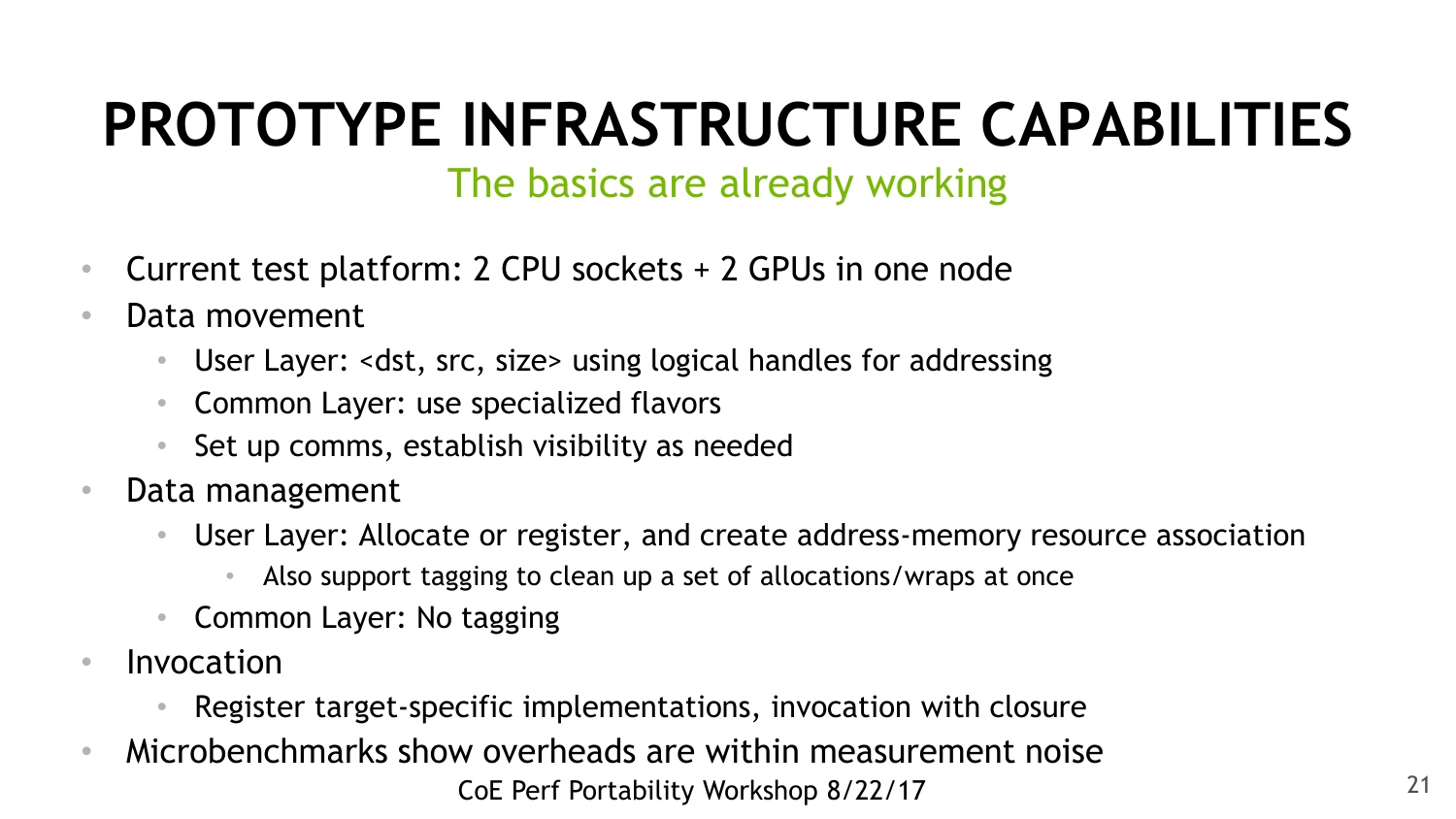# **MOLECULAR ORBITALS (MO) APPLICATION**

- Compute wavefunction amplitudes on a grid for visualization
	- Evaluate linear combination of Gaussian contractions (polynomials) at each grid point, function of distance from atoms
- Algorithm made arithmetic bound via fast on-chip memory systems
- Three different algorithms for different memory structures:
	- GPU constant memory
	- Shared memory tiling
	- L1 global memory cache
- Representative of a variety of other grid-oriented algorithms, stencils
- Use of special GPU hardware features, APIs helped drive completeness of HiHAT proof-of-concept implementation already at an early stage

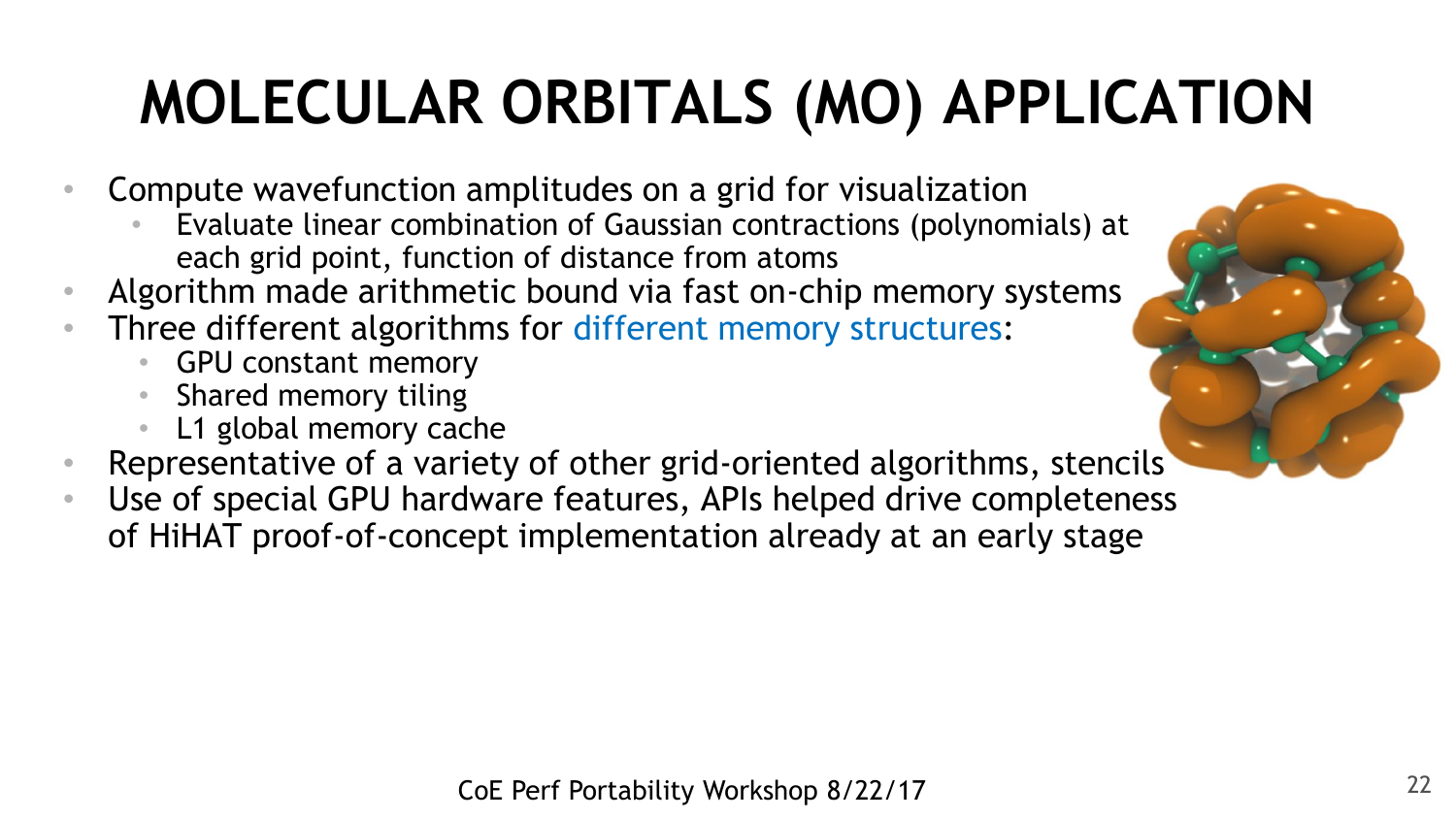# **MOLECULAR ORBITALS PERFORMANCE**

HIHAT API GAINS FOR MOLECULAR ORBITALS APPLICATION

| Performance of MO       |
|-------------------------|
| algorithm on HiHAT User |
| Layer PoC               |
| implementation closely  |
| tracks CUDA             |
| performance.            |

• Spans x86, POWER and Tegra ARM CPUs

| Molecular Orbital Algorithm, Mem Kind |                             | Speedup   | <b>HiHAT</b> |
|---------------------------------------|-----------------------------|-----------|--------------|
|                                       |                             | vs. ShMem | API gain     |
| x86                                   | SharedMem HiHAT             | 1.000x    | 1.028x       |
| $+$                                   | L1CachedGlblMem HiHAT       | 1.088x    | 1.025x       |
| <b>GPU</b>                            | <b>ConstMem HiHAT</b>       | 1.472x    | 1.031x       |
| <b>PWR</b>                            | SharedMem HiHAT             | 1.000x    | 0.999x       |
| $^{+}$                                | L1CachedGlblMem HiHAT       | 1.116x    | 1.001x       |
| <b>GPU</b>                            | <b>ConstMem HiHAT</b>       | 1.534x    | 0.983x       |
| <b>ARM</b>                            | SharedMem HiHAT             | 1.000x    |              |
| $+$                                   | L1CachedGlblMem HiHAT       | 1.094x    |              |
| <b>GPU</b>                            | <b>ConstMem HiHAT</b>       | 1.059x    |              |
|                                       | NoPin-SharedMem HiHAT       | 2.349x    | 0.995x       |
|                                       | NoPin-L1CachedGlblMem HiHAT | 2.561x    | 0.984x       |
|                                       | NoPin-ConstMem HiHAT        | 2.562x    | 0.998x       |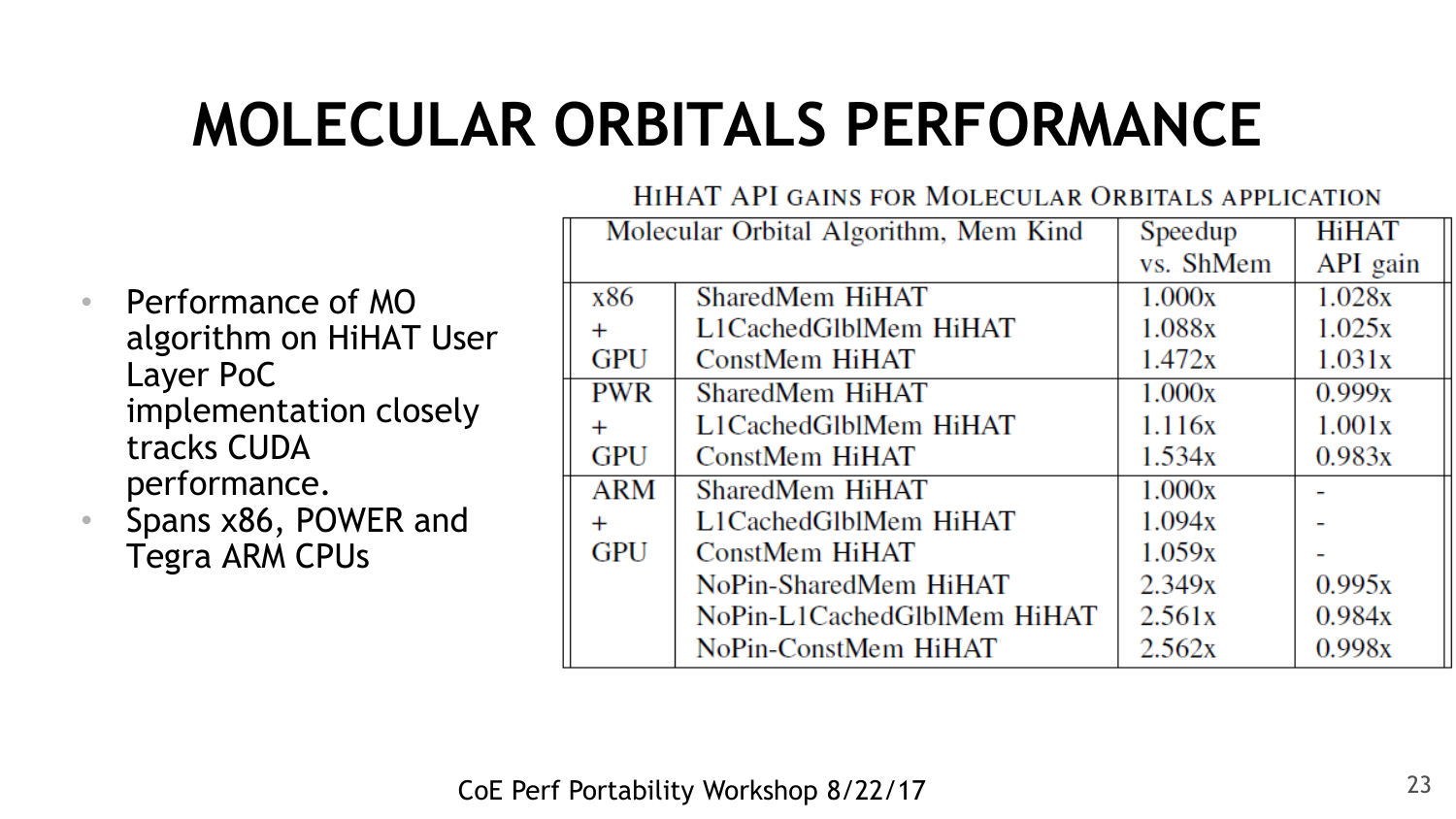# **PORTABILITY ON MO**

Mapping between CUDA and HiHAT

- Time to port MO: 90 minutes
- HiHAT has fewer unique APIS (6 vs. 10)
- HiHAT has fewer static API calls (30 vs. 38)
- **Accelerate optimization space exploration**
- Also enhance coding productivity

TARGET-SPECIFIC API USAGE IN MOLECULAR ORBITALS APPLICATION

| Category      | Original CUDA            | Ported to HiHAT |                 |                   |
|---------------|--------------------------|-----------------|-----------------|-------------------|
| Invoke        | <<<>>>                   | 3               | hhuInvoke()     | 3                 |
| Data mvt      | cudaMemory()             | 7               | hhuCopy()       | 7                 |
|               | cudaMemcpyToSymbol()     | 7               | hhuCopy()       | $\overline{2}$    |
| Configuration | cudaSetDeviceFlags()     | 1               | (config)        | $\overline{0}$    |
|               | cudaFuncSetCacheConfig() | 2               | (config)        | $\overline{0}$    |
| Data mgt,     | cudaMalloc()             | 7               | hhuAlloc()      | 7                 |
| minimal       | cudaMallocHost()         |                 | hhuAlloc()      |                   |
|               | cudaHostAlloc()          |                 | hhuAlloc()      |                   |
|               | [free]                   |                 | hhuClean()      | $\lceil 1 \rceil$ |
|               | [symbols]                |                 | hhuRegMem()     | 7                 |
|               |                          |                 |                 |                   |
| Data mgt,     | cudaFree()               | 7               | hhuFree()       | (7)               |
| eliminatable  | cudaFreeHost()           | 2               | hhuFree()       | (2)               |
|               | [symbols]                |                 | hhuDeregMem()   | (7)               |
|               |                          |                 |                 |                   |
| Coordination  |                          | $\overline{0}$  | hhuSyncAll()    | 1                 |
| <b>Totals</b> |                          |                 |                 |                   |
| static        | $14+3+3+9+9+0$           | 38              | $9+3+0+16+16+1$ | 43                |
| static min'l  | $14+3+3+9+9+0$           | 38              | $9+3+0+17+0+1$  | 30                |
| unique        | $2+1+2+5+0+0$            | 10              | $1+1+0+2+2+1$   | 7                 |
| unique min'l  | $2+1+2+5+0+0$            | 10              | $1+1+0+3+0+1$   | 6                 |